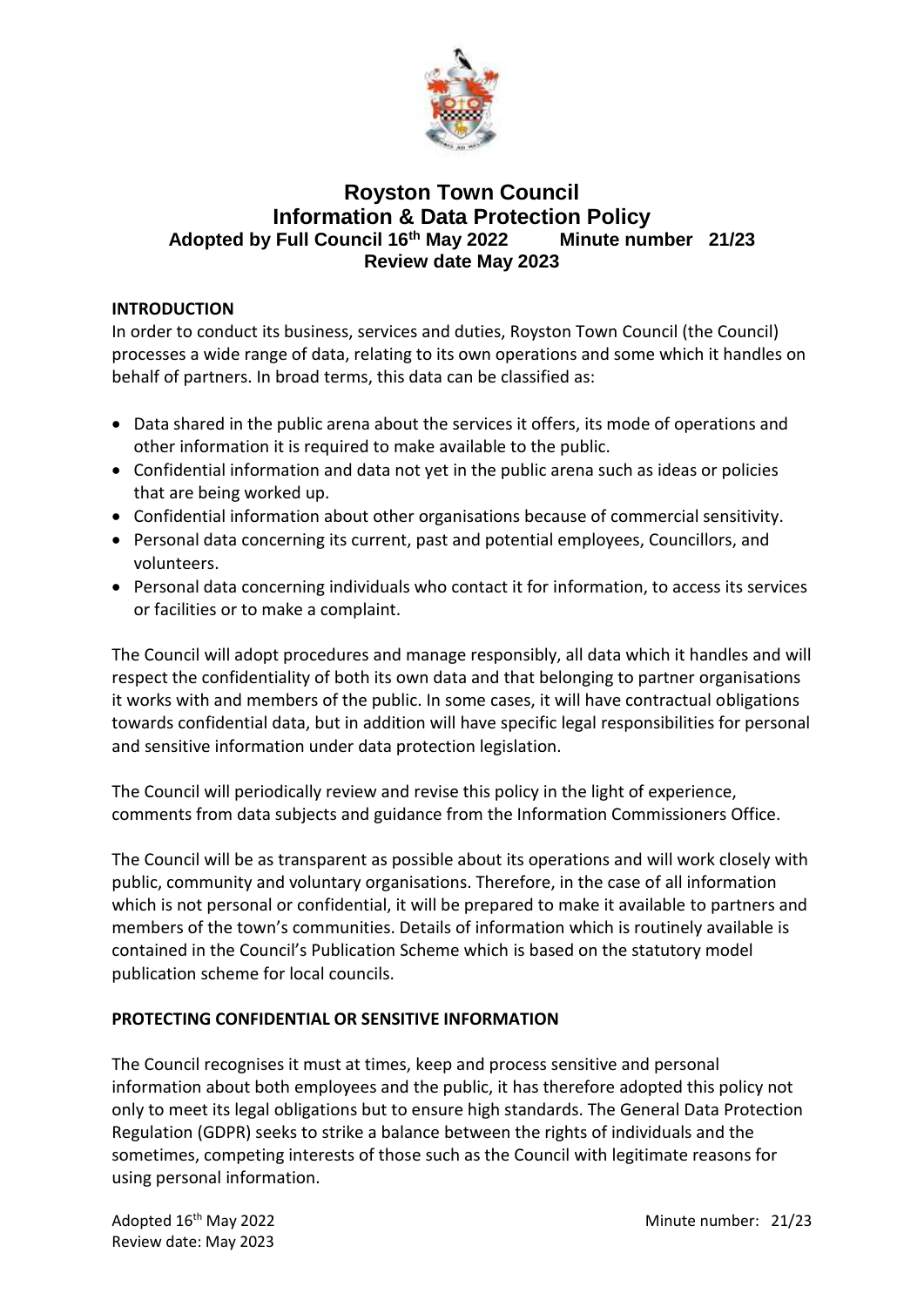# **The policy is based on the premise that Personal Data must be:**

- Processed fairly, lawfully and in a transparent manner in relation to the data subject.
- Collected for specified, explicit and legitimate purposes and not further processed in a manner that is incompatible with those purposes.
- Adequate, relevant and limited to what is necessary in relation to the purposes for which they are processed.
- Accurate and, where necessary, kept up to date.
- Kept in a form that permits identification of data subjects for no longer than is necessary for the purposes for which the personal data is processed.
- Processed in a manner that ensures appropriate security of the personal data including protection against unauthorised or unlawful processing and against accidental loss, destruction or damage, using appropriate technical or organisational measures.

# **DATA PROTECTION TERMINOLOGY**

**Data subject** - means the person whose personal data is being processed. That may be an employee, prospective employee, associate or prospective associate of the Council or someone transacting with it in some way, or an employee, Member or volunteer with one of our clients, or persons transacting or contracting with one of our clients when we process data for them.

**Personal data** - means any information relating to a natural person or data subject that can be used directly or indirectly to identify the person.

It can be anything from a name, a photo, an address, date of birth, an email address, bank details, and posts on social networking sites or a computer IP address.

**Sensitive personal data** - includes information about racial or ethnic origin, political opinions, and religious or other beliefs, trade union membership, medical information, sexual orientation, genetic and biometric data or information related to offences or alleged offences where it is used to uniquely identify an individual.

**Data controller** - means a person who (either alone or jointly or in common with other persons) (e.g. the Town Council) determines the purposes for which and the manner in which any personal data is to be processed.

**Data processor** - in relation to personal data, means any person (other than an employee of the data controller) who processes the data on behalf of the data controller.

**Processing information or data** - means obtaining, recording or holding the information or data or carrying out any operation or set of operations on the information or data, including:

- organising, adapting or altering it
- retrieving, consulting or using the information or data
- disclosing the information or data by transmission, dissemination or otherwise making it available

• aligning, combining, blocking, erasing or destroying the information or data, regardless of the technology used.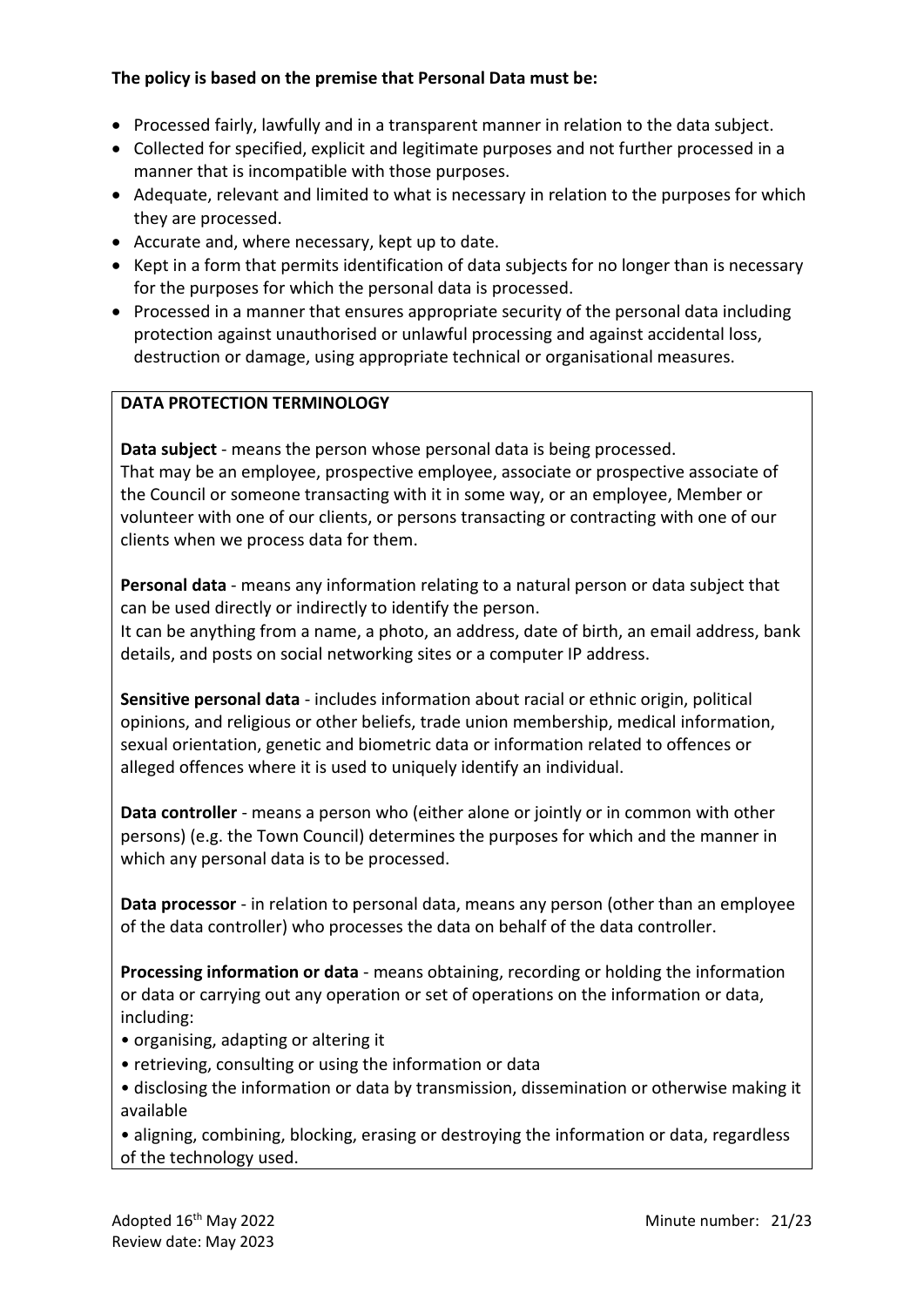Royston Town Council processes **personal data** in order to:

- fulfil its duties as an employer by complying with the terms of contracts of employment, safeguarding the employee and maintaining information required by law;
- pursue the legitimate interests of its business and its duties as a public body, by fulfilling contractual terms with other organisations, and maintaining information required by law;
- monitor its activities including the equality and diversity of its activities;
- fulfil its duties in operating the business premises including security;
- assist regulatory and law enforcement agencies;
- process information including the recording and updating details about its Councillors, employees, partners and volunteers;
- process information including the recording and updating details about individuals who contact it for information, or to access a service, or make a complaint;
- undertake surveys, censuses and questionnaires to fulfil the objectives and purposes of the Council;
- undertake research, audit and quality improvement work to fulfil its objects and purposes;
- carry out Council administration.

Where appropriate and governed by necessary safeguards we will carry out the above processing jointly with other appropriate bodies from time to time.

The Council will ensure that at least one of the following conditions is met for personal information to be considered fairly processed:

- The individual has consented to the processing
- Processing is necessary for the performance of a contract or agreement with the individual
- Processing is required under a legal obligation
- Processing is necessary to protect the vital interests of the individual
- Processing is necessary to carry out public functions
- Processing is necessary in order to pursue the legitimate interests of the data controller or third parties.

Particular attention is paid to the processing of any **sensitive personal information** and the Town Council will ensure that at least one of the following conditions is met:

- Explicit consent of the individual
- Required by law to process the data for employment purposes
- A requirement in order to protect the vital interests of the individual or another person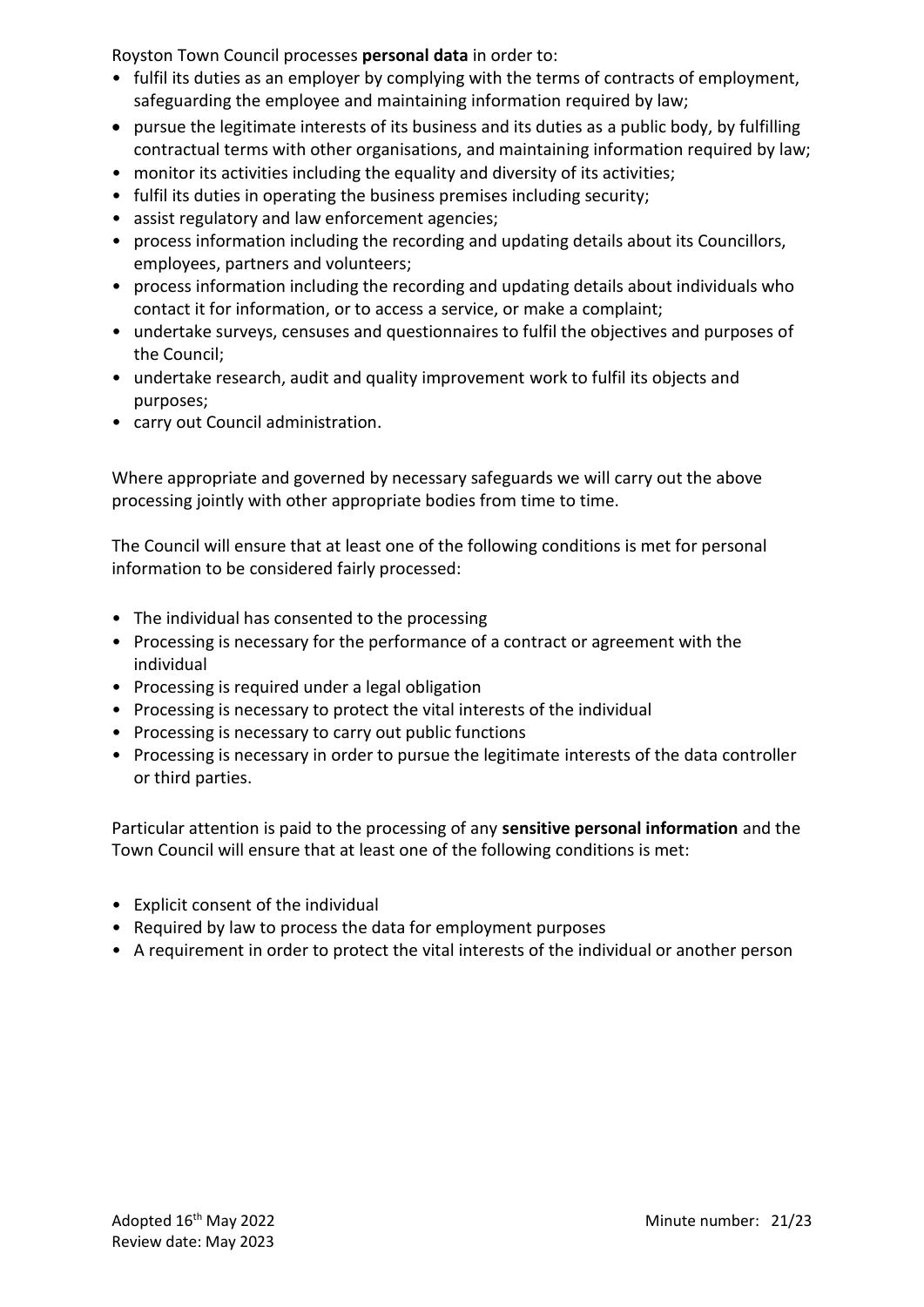#### **WHO IS RESPONSIBLE FOR PROTECTING A PERSON'S PERSONAL DATA?**

The Town Council as a corporate body has ultimate responsibility for ensuring compliance with the Data Protection legislation. The Council has delegated this responsibility day to day to the Town Clerk.

- Email: town.clerk@roystontowncouncil.gov.uk
- Phone: 01763 245484
- Correspondence: The Town Clerk, Royston Town Council, Town Council Offices, Melbourn Street, Royston, Herts SG8 7DA

# **INFORMATION PROVIDED TO US**

The information provided (personal information such as name, address, email address, phone number) will be processed and stored so that it is possible for us to contact, respond to or conduct the transaction requested by the individual. By transacting with Royston Town Council, individuals are deemed to be giving consent for their personal data provided to be used and transferred in accordance with this policy, however where ever possible specific written consent will be sought. It is the responsibility of those individuals to ensure that the Council is able to keep their personal data accurate and up-to-date. The personal information will be not shared or provided to any other third party or be used for any purpose other than that for which it was provided.

#### **THE COUNCILS RIGHT TO PROCESS INFORMATION**

General Data Protection Regulations and the Data Protection Act Processing is with consent of the data subject, or Processing is necessary for compliance with a legal obligation, or Processing is necessary for the legitimate interests of the Council.

#### **INFORMATION SECURITY**

The Council cares to ensure the security of personal data. We make sure that your information is protected from unauthorised access, loss, manipulation, falsification, destruction or unauthorised disclosure. This is done through appropriate technical measures and appropriate policies.

We will only keep your data for the purpose it was collected for and only for as long as is necessary, after which it will be deleted.

#### **CHILDREN**

The Council will not process any data relating to a child (under 13) without the express parental/guardian consent of the child concerned.

#### **RIGHTS OF A DATA SUBJECT**

**Access to Information:** an individual has the right to request access to the information we have on them. They can do this by contacting the Town Clerk.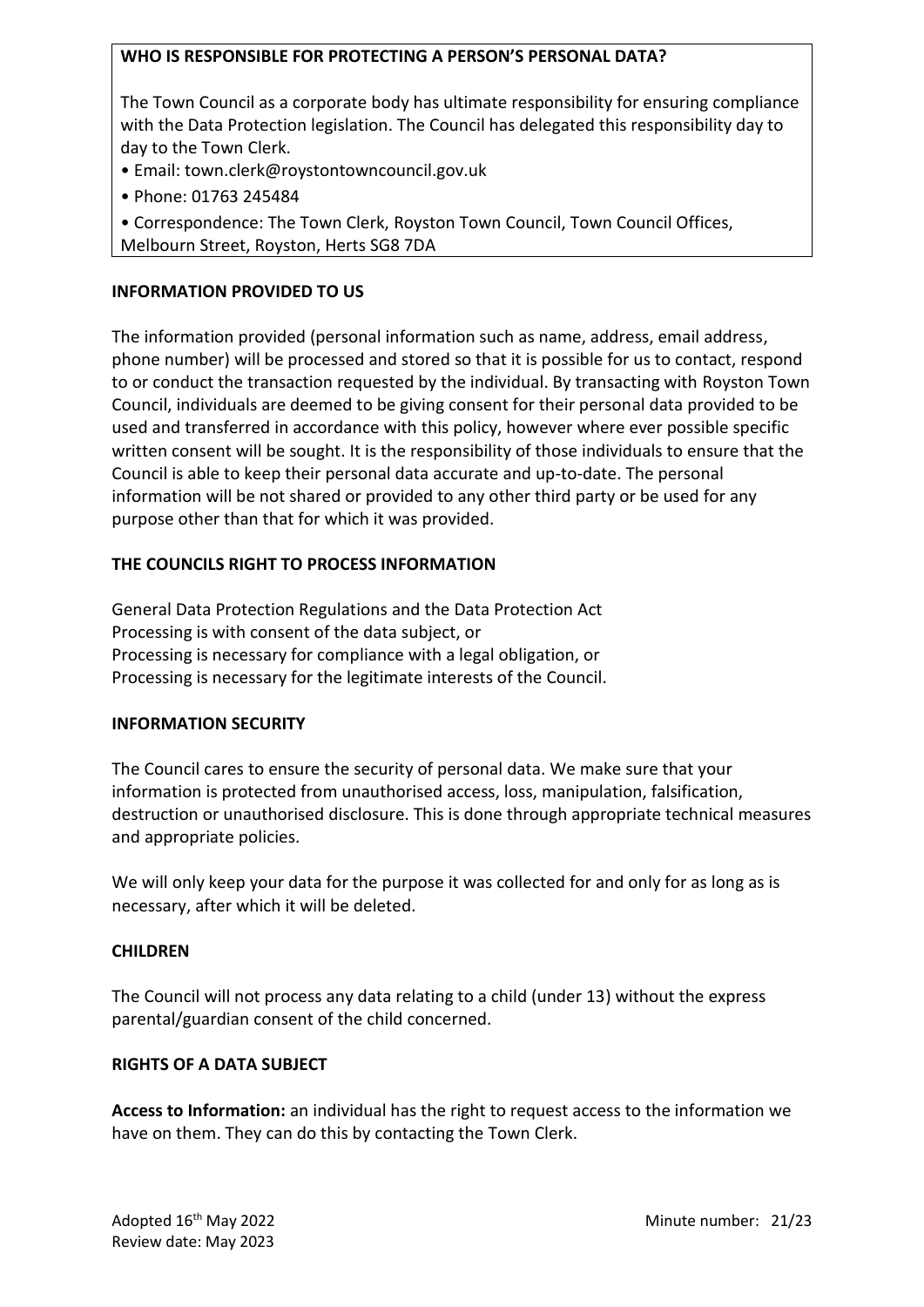**Information Correction:** If they believe that the information we have about them is incorrect, they may contact us so that we can update it and keep their data accurate. Please contact the Town Clerk.

**Information Deletion:** If the individual wishes the Council to delete the information about them, they can do so by contacting the Town Clerk.

**Right to Object:** If an individual believes their data is not being processed for the purpose it has been collected for, they may object by contacting the Town Clerk.

The Town Council does not use automated decision making or profiling of individual personal data.

**Complaints:** If an individual has a complaint regarding the way their personal data has been processed, they may make a complaint to the Town Clerk or the Information Commissioner's Office [casework@ico.org.uk](mailto:casework@ico.org.uk) Tel: 0303 123 1113.

The Council will ensure that individuals on whom personal information is kept are aware of their rights and have easy access to that information on request.

# **MAKING INFORMATION AVAILABLE**

The Publication Scheme is a means by which the Council can make a significant amount of information available routinely, without waiting for someone to specifically request it. The scheme is intended to encourage local people to take an interest in the work of the Council and its role within the community.

In accordance with the provisions of the Freedom of Information Act 2000, this Scheme specifies the classes of information which the Council publishes or intends to publish and gives greater detail of what the Council will make available and hopefully make it easier for people to access it.

All formal meetings of the Council and its standing committees are subject to statutory notice being given on notice boards, the Website and sent to the local media. The Council publishes an annual programme in May each year. All formal meetings are open to the public and press and reports to those meetings and relevant background papers are available for the public to see and are published on the council's website. The Council welcomes public participation and has a public participation session on each Council and committee meeting. Details can be seen in the Council's Standing Orders, which are available on its Website or at its Offices.

Occasionally, Royston Town Council or its committees may need to consider matters in private. Examples of this are matters involving personal details of staff, or a particular member of the public, or where details of commercial/contractual sensitivity are to be discussed. This will only happen after a formal resolution has been passed to exclude the press and public. Minutes from all formal meetings, including the confidential parts are public documents.

The Openness of Local Government Bodies Regulations 2014 amend the Public Bodies (Admission to Meetings) Act 1960 to allow the public or press to film, photograph or make an audio recording of council and committee meetings normally open to the public.